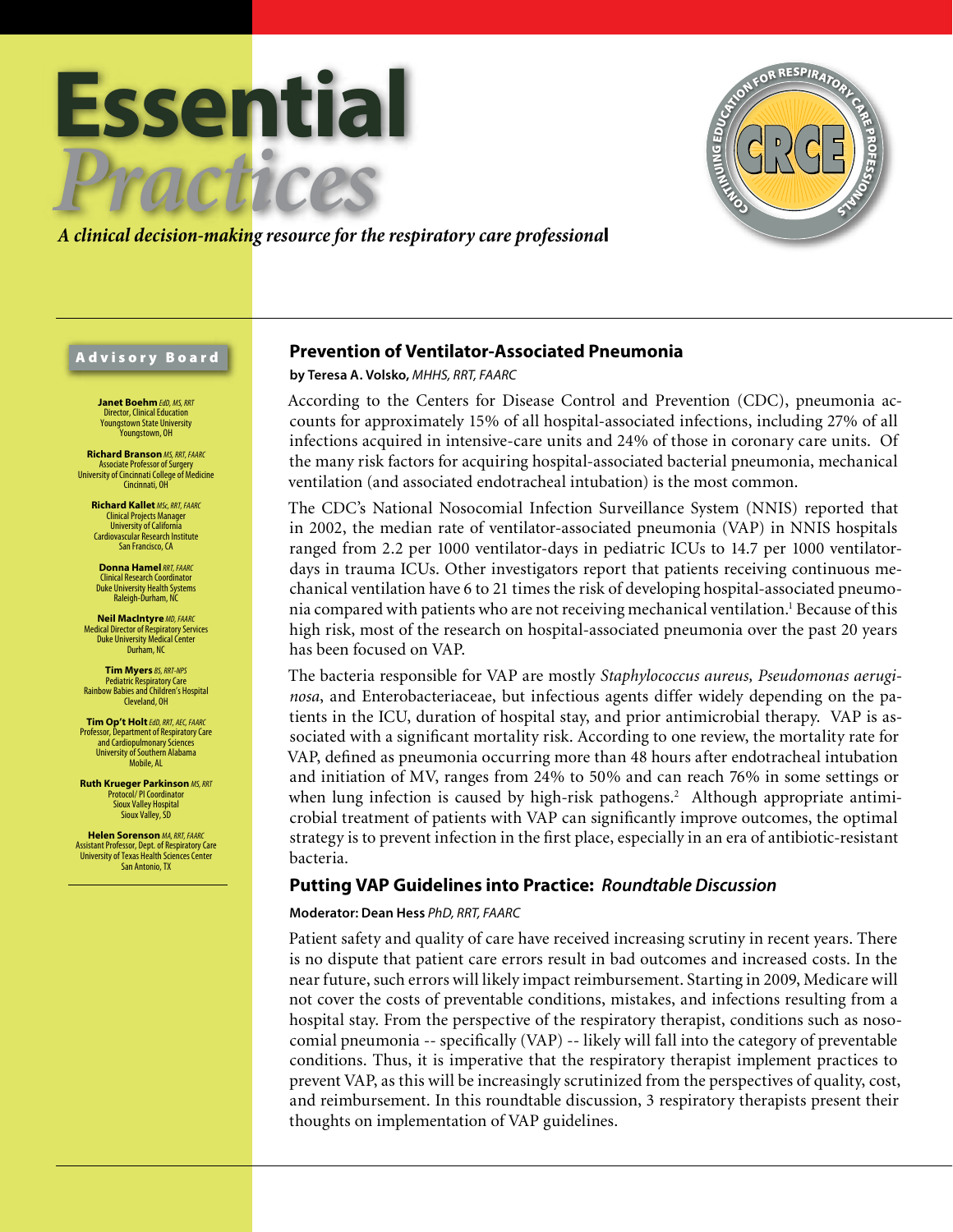# **Prevention of Ventilator-Associated Pneumonia**

*By Teresa A. Volsko, MHHS, RRT, FAARC*

entilator-associated pneumonia (VAP) is among the most common causes of hospital-acquired infections among patients admitted to intensive care units and often develops in intubated patients entilator-associated pneumonia (VAP) is among the most common causes of hospital-acquired infections among patients admitted to intensive care supported by mechanical ventilation for >48 hours as a result of bacterial contamination. Colonized microorganisms in the lower airway may result from a multitude of sources. Differences in study methodology and patient case mix can influence the reported incidence of VAP. Recognition of potential risk factors for VAP are important for the development and implementation of comprehensive prevention strategies. Reducing bacterial contamination from upper airway and gastrointestinal reservoirs minimizes the risk of aspirated colonized secretions. Barriers to reduce transmission from contaminated equipment and direct care providers are also required.

### **Incidence, Morbidity, and Mortality**

Nosocomial infections typically affect patients with compromised immunity due to age, presence of underlying disease, or medical intervention. Also, increasingly aggressive medical and therapeutic interventions have created a cohort of particularly vulnerable patients. Nosocomial infection rates are highest among individuals treated in intensive care units (ICU) and are often associated with poor patient and financial outcomes in terms of increased morbidity and mortality.1

The lower respiratory tract is the most common site for hospital acquired infections, which occur at a rate of 300,000 in acute care facilities across the United States annually.2 Intubated patients receiving mechanical ventilation are at particular risk for acquired infections of the lower respiratory tract. Ventilator-associated pneumonia can develop in intubated patients supported for >48 hours by mechanical ventilation due to bacterial contamination from a variety sources, ranging from medical equipment and health care providers, to aspiration of bacterially colonized secretions.3 A diagnosis of VAP is indicated when the following clinical findings are present: fever >38.3º C, worsening of gas exchange, aspiration of purulent tracheobronchial secretions, leukocytosis, and radiological evidence of pulmonary infiltrates with microbiological evidence of pulmonary pathogens.4 The incidence of VAP reported in the literature varies. Disparities are attributed to differences in patients, variations in diagnostic criteria, and sensitivity and specificity

The lower respiratory tract is the most common site for hospital acquired infections.

discrepancies in microbiological testing. The National Nosocomial Infections Surveillance Systems Report reports a median infection rate of 2.2 to 14.7 cases per 1000 ventilator days among adult ICU patients, accounting for up to 47% of all hospital acquired infections for this population.<sup>5</sup> Health care delivery costs associated with the diagnosis and treatment of VAP are significant and are commonly a result of poor outcomes, such as prolonged duration of mechanical ventilation, and increased ICU and hospital length of stay. In addition, VAP is associated with higher crude mortality rates, ranging from 20 - 70%.<sup>6</sup> Evidence-based strategies aimed at preventing VAP should be multi-dimensional and should combine measures to reduce the risk of aspirating colonized secretions with approaches aimed at minimizing transmission of pathogens from direct care givers and medical devices.

### **Reducing Sources of Colonizing Bacteria**

# *Oral Hygiene*

Colonization of the oral cavity is an important precursor in the development of VAP. The Centers for Disease Control and Prevention (CDC) report that in 76% of confirmed VAP cases, the same pathogen colonized the oral cavity and the lower respiratory tract.7 Routine dental and oral hygiene, including an oral chlorhexidine rinse administered twice daily, is effective in reducing the incidence of VAP.<sup>8</sup> Proper oral and dental hygiene in combination with the use of a chlorhexidine rinse provide a cost-effective measure for minimizing one of the risk factors associated with VAP.

### *Artificial Airways and Airway Care*

The oropharynx and subglottic space can function as a reservoir for secretions and a supportive environment for bacterial growth. Saliva, sinus drainage and gastric secretions can accumulate in the subglottic space. Gastroesophogeal reflux is a contributory factor to the presence and collection of gastric secretions in the posterior pharynx. The literature reports an increased incidence of gastric colonization and secretion accumulation with the use of nasogastric tubes for enteral nutrition.<sup>9</sup> It is essential to maintain adequate nutritional status in critically ill patients, especially those receiving mechanical ventilation. Monitoring residual gastric volume can help prevent gastric overdistention during enteral feedings and assist the clinician in balancing the risks.

Altered level of consciousness and impaired mucociliary clearance can contribute to the pooling of secretions in the oropharynx and compromise the body's natural defense mechanisms against aspiration. Innoculation of the lower respiratory tract may occur as the endotracheal tube passes through the contaminated region of the oropharynx during the intubation procedure. Mucosal injury also facilitates bacterial colonization of the lower respiratory tract. This trauma may result from procedures performed to establish or remove an artificial airway, or routine airway care. Mucosal trauma may occur during insertion of the endotracheal tube. Tracheal trauma may also occur once the artificial airway is established. The use of excessive cuff pressures, endotracheal tube migration, or inadvertent extubation contribute to mucosal irritation and cellular damage.10 Endotracheal tube cuffs are designed to seal the airway which will prevent volume loss during mechanical ventilation and minimize the risk of aspiration. Although there are different types of cuff designs, the high volume, low pressure cuff is very popular. During inflation, the cuff conforms to the tracheal wall, rather than sealing against it. This safety feature prevents the formation of a tight seal and minimizes the pressure exerted on the tracheal walls, lowering the probability of impeding tissue perfusion and mucosal damage. Concomitant use of cuff inflation techniques such as the minimal leak technique, and minimal occluding volume further reduce the incidence of mucosal blood flow impedance and subsequent tracheal wall damage. However, techniques to protect the integrity of tracheal wall tissue increase the likelihood that pooled, bacterially colonized subglottic secretions will leak into the trachea and contaminate the lower respiratory tract.<sup>11</sup>

Meticulous attention to the tracheal seal is essential to minimize the threat of aspiration, especially with the use of cuff pressures  $\leq$ 20 cm H<sub>2</sub>O.<sup>12</sup> Removal of pooled secretions prior to routine cuff maintenance or manipulation of the cuff and endotracheal tube may prevent a direct pathway for secretions to be aspirated into the lower airway. However, this measure has little effect on microaspiration prophylaxis. Recent developments in endotracheal tube design make it possible to intermittently or continuously aspirate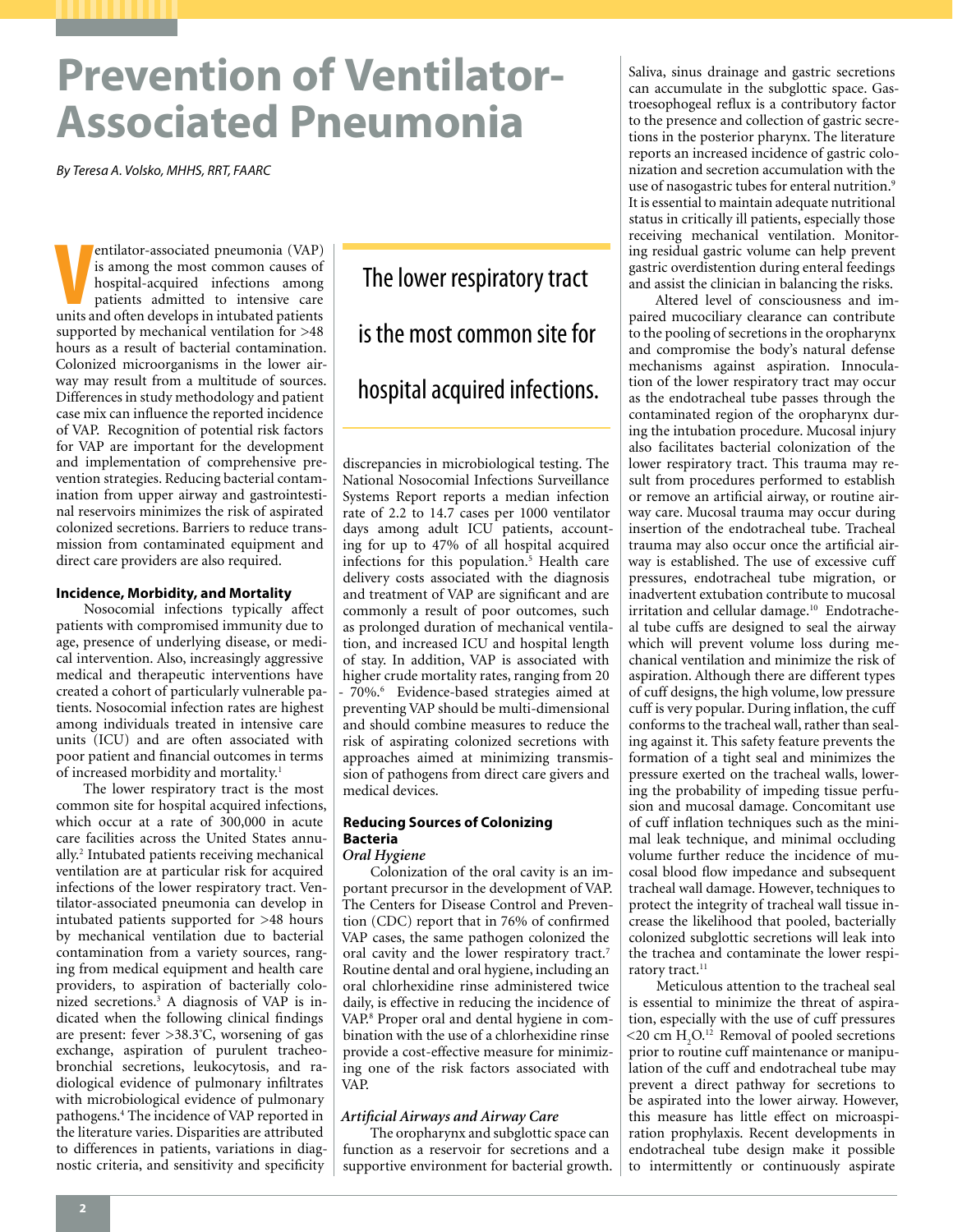subglottic secretions. The specially designed endotracheal tubes incorporate a suction lumen along the lateral aspect of the tracheal airway. The distal end of the lumen is elliptical and terminates just above the proximal aspect of the cuff. The proximal end of the lumen allows for attachment to a vacuum system. Studies support the role of continuous aspiration of subglottic secretions in delaying the onset and overall incidence of VAP.13 In addition to subglottic secretion drainage, semi-recumbent patient positioning has been recognized as a practical, cost-effective intervention. Elevating the head of the bed at a 30 to 45 degree angle, especially during enteral feedings, enhances diaphragmatic excursion, and reduces the volume of gastric secretions and the risk for aspiration.<sup>14,15</sup> Not all ICU patients are candidates for semi-recumbent positioning. Identification of appropriate candidates and adherence to the degree of back rest elevation is essential to positive outcomes.

Endotracheal suctioning is an essential component of care and instrumental to maintaining airway patency and bronchial hygiene. There are two types of suctioning techniques. The open system requires interruption of the patient-ventilator circuit in order to introduce a single-use sterile catheter into the endotracheal tube. The manual resuscitator, used to provide oxygenation prior to secretion aspiration or during patient transport, can be a potential source for bacterial contamination of the airway and for acquired infection. Routine cleaning can reduce bacterial contamination from colonized secretions retained within the device.<sup>16</sup> Capping when the device is not in use allows for protection from environmental cross-contamination.

Closed suction systems enable the removal of airway secretions without disconnecting the patient from the ventilator circuit. The suction catheter is encased in a plastic reservoir and placed in line with the ventilator circuit proximal to the endotracheal tube adaptor. Since suctioning can transpire without disconnecting the patient from the ventilator circuit, the integrity of the patientventilator circuit remains intact. This lowers the probability of cross-contamination. As an added benefit, closed suction systems reduce the development of hypoxemia by preserving set levels of positive end expiratory pressure (PEEP) and the patient's lung volume.17

In a systematic review of randomized trials involving the endotracheal suctioning technique, Niel-Weise and colleagues found no evidence supporting the use of either suctioning system on the incidence of VAP.18 The authors attribute methodological limitations for the inconsistent results obtained through this review. Currently, there are no CDC recommendations regarding the preferential use of open or closed suction techniques or the frequency of change for closed or multi-use suction devices.

Secretions in the artificial airway may adhere to the inner lumen of the endotracheal tube creating a supportive environment for bacterial growth and biofilm formation. Biofilm-encased bacteria are typically resistant to normal cellular defenses. The bacteria can easily become dislodged during routine airway care, such as suctioning, leading to contamination of the lower respiratory tract. Prophylactic measures, such as the use of antibacterial agents to coat the internal surfaces of tracheal tubes are currently under investigation. This protective measure is aimed at reducing the onset and severity of bacterial colonization. The use of a silver-sulfadiazine coating has been instrumental in reducing secretion accumulation, bacterial growth and VAP in animal models.19,20

### **Minimizing Risk of Cross-Contamination**

### *Ventilator circuit maintenance and humidifier selection*

Disposable, single-use circuits or reusable circuits are commercially available for use with mechanically ventilated patients. A heated wire may be incorporated into the circuit to reduce condensate formation, lowering the risk of colonization and subsequent spread throughout an ICU.<sup>21</sup> The choice of circuit is usually based on institutional preference. A number of randomized controlled trials and observational studies are available with regard to the frequency of ventilator circuit changes and risk of VAP, and the topic is a subject of much debate. Several studies support a longer circuit change interval, on the basis that it can reduce the cost of equipment



**Figure 1. Spring loaded MDI Cannister (Courtesy Teleflex Medical)**



**Figure 3. Aerosolized particles redirected through center of device (Gibeck® Humid-Flo®, Teleflex Medical)**

and staff time. Although there are no reported harmful effects associated with the practice, studies fail to report significant reductions in VAP rates.<sup>22</sup> Similarly, the American Association for Respiratory Care evidence-based guidelines on the care of the ventilator circuit do not recommend routine ventilator circuit changes for infection control purposes.23 However, the maximum duration of time ventilator circuits can be safely used was not established.

Manipulation or breaks in the ventilator circuit may inherently occur during the course of routine care of the mechanically ventilated patient. The administration of medicated aerosol therapy, for example, may necessitate interruption of the ventilator circuit integrity on several occasions. If a passive humidification device is used, the circuit would be broken to remove the humidification device prior to the delivery of aerosolized medications by small volume nebulizer or metered dose inhaler to prevent filtering of aerosolized particles and reduced aerosol delivery to the patient.<sup>24</sup> Similarly, the integrity of the ventilator circuit would be compromised after the completion of therapy to replace the humidification device. Even if active humidification is used, the ventilator circuit may be interrupted, simply to place the medicated aerosol device inline with the ventilator circuit.

However, products are currently available which are marketed to reduce ventilator circuit breaks. To minimize the circuit interruptions in association with medicated aerosol therapy, manufacturers have developed



**Figure 2. Small Volume Nebulizer (Courtesy of Teleflex Medical)**



**Figure 4. Aerosolized particles redirected through a separate piece of tubing (CircuVent® Smiths Medical)**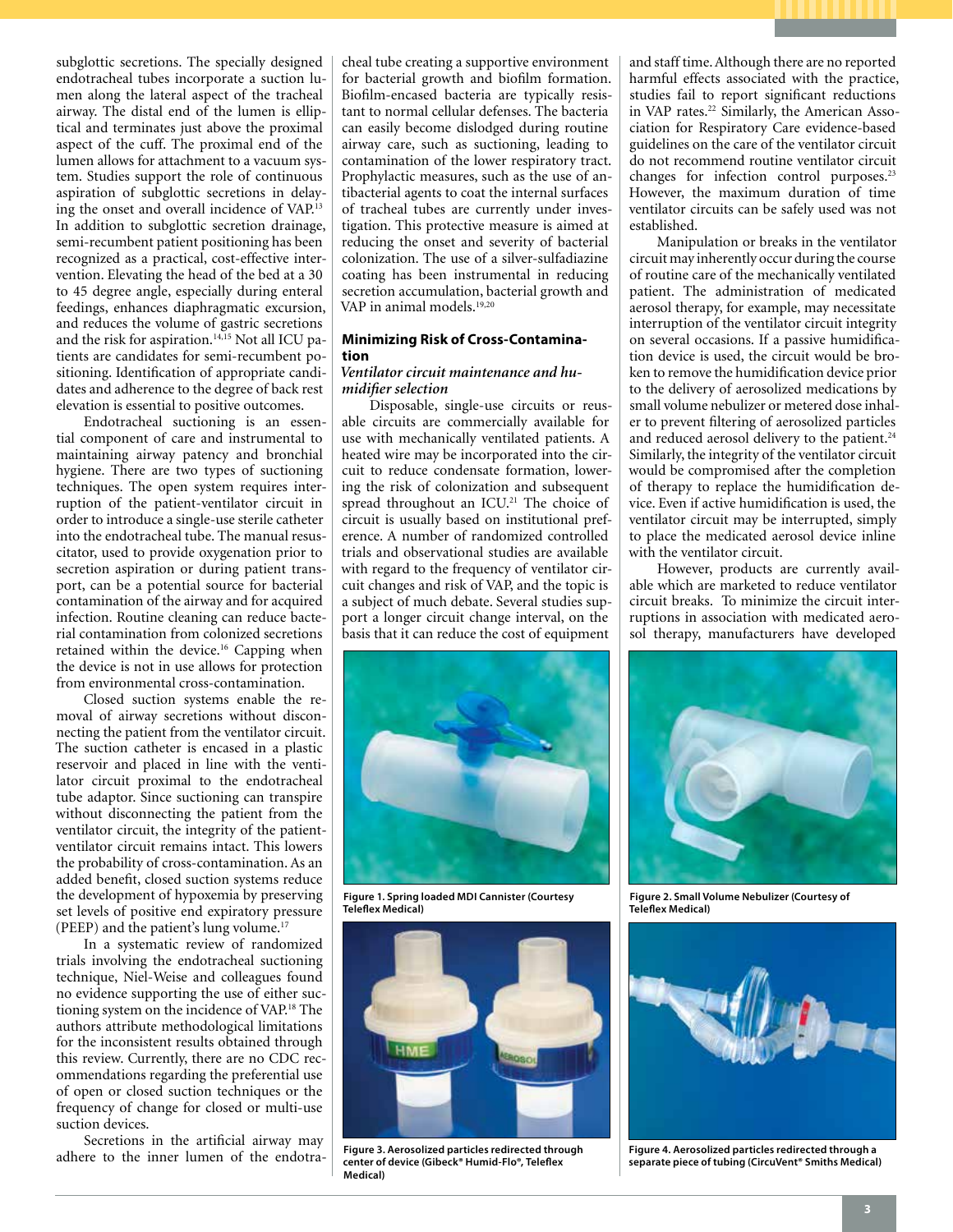products that can be permanently integrated into the ventilator circuit, such as collapsible spacers and aerosol tee's with a spring loaded valves. The use of one-way or spring loaded valves allow MDI canisters and small volume nebulizers can be directly connected to or removed from the ventilator circuit without interrupting circuit integrity (Figures 1 and 2). Manufacturers have incorporated bypass valves into the design of passive humidification devices. The valves are controlled by the caregiver and allow aerosolized particles to be redirected away from the hygroscopic media, either through the center of the device (Figure 3) or through a separate piece of tubing (Figure 4). There is a theoretical basis to support interest in such products in terms of a reduced risk of mean airway pressure, fluctuations in  $FIO<sub>2</sub>$  and loss of tidal volume with ventilator circuit interruptions.<sup>25</sup> However, further study is needed to determine if they can effectively prevent ventilator-associated pneumonia.

Warming and humidifying of inspired gases are integral components of care for mechanically ventilated patients. Artificial humidification can be accomplished with active or passive systems. Active humidifiers warm and moisturize inspired gas as it passes across or over a heated water bath. The use of heated wire circuits to decrease condensate and minimize interruptions or breaks in the patient ventilator circuit are instrumental in reducing the incidence of VAP.<sup>26</sup> Passive humidifiers, also known as heat and moisture exchangers (HMEs), employ a hygroscopic or hydrophobic material to trap heat and humidity from the patient's exhaled gas, which are then delivered back to the patient on the following inhalation. Device selection is dependent upon the length of ventilatory support, the presence and severity of pulmonary pathology, and the viscosity and characteristics of tracheobronchial secretions.

With respect to VAP prevention, several factors must be considered when selecting humidification devices. A systematic review of the literature reported that the incidence of VAP is not affected by the type of HME or the duration of use. In fact, prolonging the use of an HME further reduces the risk of cross-contamination and results in considerable cost savings.27

### *Hand Hygiene*

Decontamination of hands before and after patient contact is crucial for reducing person to person transmission of bacteria. Soap and water should be used when the caregiver's hands are visibly soiled with body fluids. Alcohol-based antiseptic agents, however, are acceptable alternatives, but do not negate the use of soap and water. It is important for healthcare providers to follow manufacturers' recommendations for the maximum frequency of use of these waterless cleansing agents. Compliance with routine hand washing after contact with mucus membranes, respiratory

secretions, or objects contaminated with respiratory secretions is important for the prevention of VAP, along with the use of protective barriers such as gloves.<sup>28</sup> Staff education and surveillance of hand washing compliance are instrumental in obtaining and maintaining positive preventive outcomes measures.

### **Conclusions**

Ventilator associated pneumonia is a frequent complication for patients receiving mechanical ventilation. This nosocomial infection is associated with increased healthcare costs and significant morbidity and mortality. Accurate clinical diagnosis of VAP can be problematic, but is an essential component of care. Interventions must begin with an understanding of the many factors contributing to the pathogenesis of this disease. Comprehensive preventive strategies must address the reservoirs and sources of bacterial colonization in addition to minimizing the routes of bacterial transmission. Useful prophylactic measures include upper and lower airway care, patient positioning, adherence to evidence- based guidelines for the manipulation and decontamination of respiratory equipment and adherence to hand hygiene.

#### **References**

- 1 Fridkin SK, Welbel SF, Weinstein RA. Magnitude and prevention of nosocomial infections in the intensive care unit. Infect Dis Clin of North Am 1997;11:479-96.
- 2 McEachern R, Campbell GD. Hospital-acquired pneumonia: epidemiology, etiology and treatment. Infect Dis Clin of North Am 1998;12:761-779.
- 3 Estes RJ, Meduri GU. The pathogenesis of ventilatorassociated pneumonia: I. Mechanisms of bacterial transcolonization and airway inoculation. Intensive Care Med 1995;21:365-383.
- 4 Garner JS, Jarvis WR, Emori TG, Horan TC, Hughes JM. CDC definition for nosocomial infections. Am J Infect Control 1988;16:128-140.
- 5 Centers for Disease Control and Prevention. CDC National Nosocomial Infections Survelliance (NNIS) System Report, data summary form January 1992 through June 1994, issued October 1994. Am J Infect Control 2004;32:470-485.
- 6 Craven DE. Preventing ventilator-associated pneumonia in adults; sowing seed of change. Chest 2006;130:251-260.
- 7 Tabiab OC, Anderson LJ, Besser R, Bridges C, Hajjeh R, et al. Guidelines for preventing health-care-associated pneumonia, 2003: recommendations of CDC and the Healthcare Infection Control Practices Advisory Committee. MMWR Recomm Rep 2004;53:1-36.
- 8 Genuit T, Bochicchio G, Napolitano LM, McCarter RJ, Roghman MC. Surg Infect (Larchmt) 2001;2:5-18.
- 9 Ibabez J, Penafiel A, Raurich JM, Marse P, Jorda R, Mata F. Gastroesophogeal reflux in intubated patients receiving enteral nutrition: effect of supine and semirecimbant positions. J Parenter Enteral Nutr 1992;16:419-422.
- 10 Craven DE, Steger KA. Epidemology of nosocomial pneumonia: new perspectives on an old disease. Chest 1995;108(suppl):1S-16S.
- 11 Young PJ, Rollinson M, Downward G, Henderson S. Leakage of fluid past the tracheal tube cuff in a bench top model. Br J Anaesth 1997;78:557-562.
- 12 Rello J, Sonora R, Jubert P, Artigas A, Rue M, Valles J. Pneumonia in intubated patients: role of respiratory airway care. Am J Respir Crit Care Med 1996;154:111-115.
- 13 Kollef MH, Skubas NJ, Sundt TM. A randomized clinical trial of continuous aspiration of subglottic secretions in cardiac surgery patients. Chest 1999;116: 1339-1346.
- 14 Drakulovic MB, Torres A, Bauer TT, Nicolas JM, Norgue S, Ferrer M. Supine body position as a risk factor for nosocomial pneumonia in mechanically ventilated patients; a randomized trial. Lancet 1999;354:1851-1858.
- 15 Kollef MH. Prevention of hospital associated pneumonia and ventilator associated pneumonia. Crit Care Med 2004;32:1396-1405.
- 16 Weber DJ, Wilson M, Rutala WA, Thomann CA. Manual ventilation bags as a source for bacterial colonization of intubated patients. Rev Respir Dis 1990; 142: 892-894.
- 17 Cordero L, Samanes M, Ayers LW. Comparison of a closed (Trach Care MAC) with an open endotracheal suction system in small premature infants. J Perinatol 2000;20:151-6.
- 18 Niel-Weise BS, Snoeren RL, van den Brock PJ. Policies for endotracheal suctioning of patients receiving mechanical ventilation: a systematic review of randomized controlled trials. Infect Control Hosp Epidemiol 2007;28:531-536.
- 19 Berra L., Curto F, Li Bassi G, Laquerriere P, Baccarelli A, Kolobow T. Antibacterial-coated tracheal tubes cleaned with emucus Shaver: a novel method to retain long-term bactericidal activity of coated tracheal tubes. Intensive Care Med 2006;32:888-893.
- 20 Olson ME, Harmon BG, Kollef MH. Silver-coated endotracheal tubes associated with reduced bacterial burden in the lungs of mechanically ventilated dogs. Chest 2002;121:863-870.
- 21 Craven DE, Kunches LM, Kilinsky V, Lichtenberg DA, Make BJ, McCabe WR. Risk factors for pneumonia and fatality in patients receiving continuous mechanical ventilation. Am Rev Respir Dis 1986;133:792-796.
- 22 Fink JB, Krause SA, Barrett L, Schaaf D, Alex CG, Extending ventilator circuit changes in patients in intensive care unit. Am J Infect Control 1997;25:177-120.
- 23 Hess DR, Kallstrom TJ, Mottram CD, Myers TR, Sorenson HM, Vines DL. American Association for Respiraotry Care Evidence-Based Clinical Practice Guidelines: Care of the ventilator circuit and its relation to ventilator associated pneumonia. Respir Care 2003;48:869-879.
- 24 Holten J, Webb AR. An evaluation of the microbial retention performance of three ventilator-circuit filters. Intensive Care Med 1994;20:233-237.
- 25 Choong K, Chatrkaw P, Frndova H, Cox PN. Comparison of loss in lung volume with open versus in-line catheter endotracheal suctioning. Pediatr Crit Care Med 2003;4:69 - 71.
- 26 Lorente L, Lecuona M, Jimenez A, Mora ML, Sierra A. Ventilator-associated pneumonia using a heated humidifier or a heat and moisture exchanger: a randomized controlled trial. Crit Care 2006;10:R116.
- 27 Dobek P, Keenan S, Cook D, et al. Evidence-Based Clinical Practice Guideline for the Prevention of Ventilator-Associated Pneumonia. Ann Intern Med 2004;141:305-314.
- 28 Won SP, Chou HC, Hsieh WS, et al. Handwashing program for the prevention of nosocomial infections in a neonatal intensive care unit. Infect Control Hosp Epidemiol 2004;24:742-746.

**Teresa Ann Volsko**, MHHS, is Director of Clinical Education, BS in Respiratory Care & Polysomnography Programs, and Assistant Professor in the Department of Health Professions, The Bitonte College of Health and Human Services, Youngstown State University, Youngstown, Ohio. Teresa is the author or coauthor of more than 50 articles, book chapters, and abstracts in respiratory care, and has given many presentations and lectures on the topic at conferences and symposia across the country. She lives in Canfield, Ohio.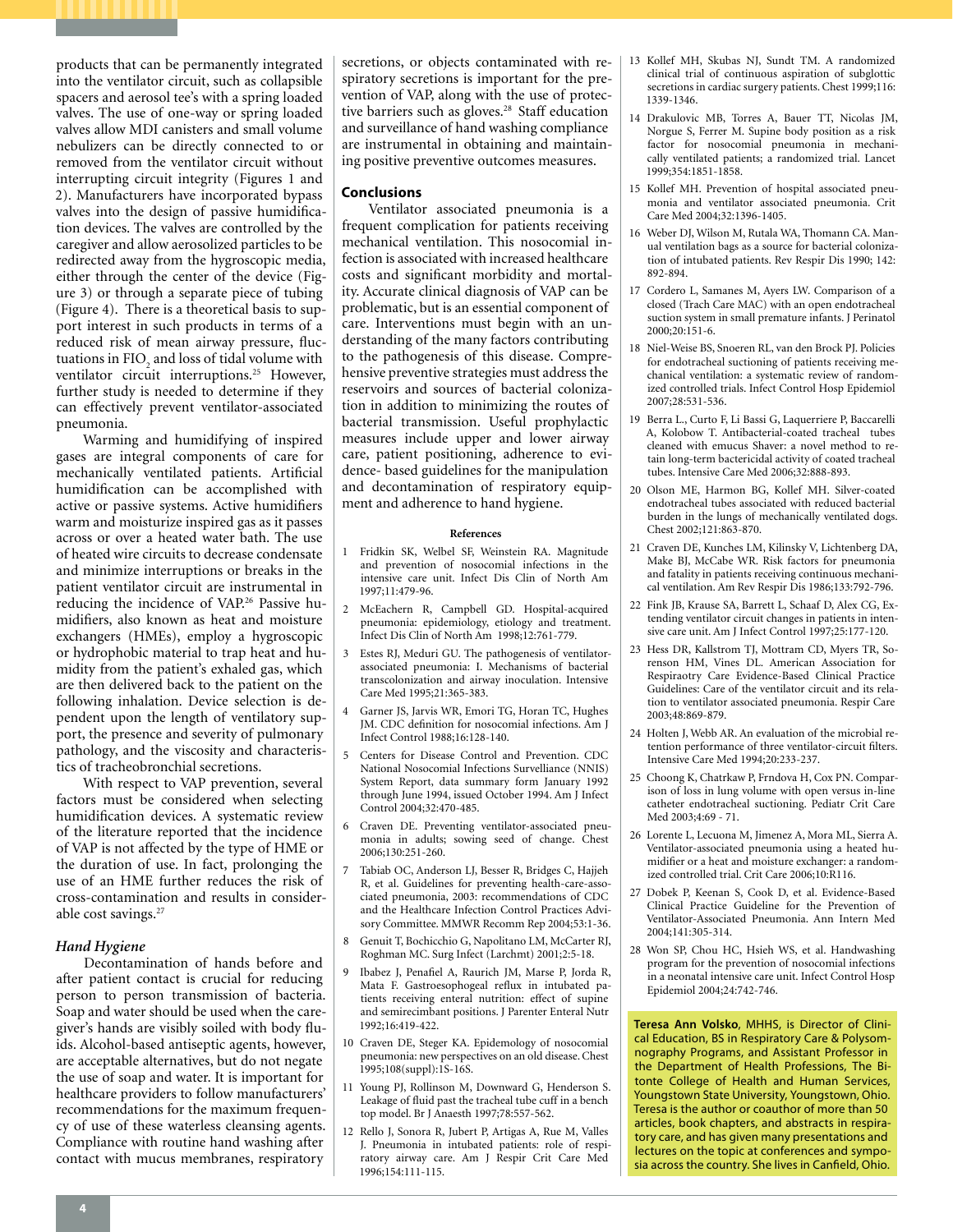# **Putting VAP Guidelines into Practice:** *Roundtable Discussion*

**Moderator: Dean Hess,** *PhD, RRT, FAARC* **Panelists: Richard Kallet,** *MSc, RRT, FAARC* **Mike Gentile,** *RRT, RCP, FAARC* **David Vines,** *MHS, RRT*

**Hess:** Patient safety and quality of care have received increasing scrutiny in recent years. There is no dispute that patient care errors result in bad outcomes and increased costs . In the near future, such errors will likely impact reimbursement. Starting in 2009, Medicare will not cover the costs of preventable conditions, mistakes, and infections resulting from a hospital stay. From the perspective of the respiratory therapist, conditions such as nosocomial pneumonia—specifically ventilator-associated pneumonia (VAP) — likely will fall into the category of preventable conditions. Thus, it is imperative that the respiratory therapist implement practices to prevent VAP, as this will be increasingly scrutinized from the perspectives of quality, cost, and reimbursement. In this roundtable discussion, 3 respiratory therapists present their thoughts on implementation of VAP guidelines.

*Do you think that an invasive procedure like a bronchoscopic or mini-BAL with quantitative cultures is necessary for the diagnosis of VAP; or is a tracheal aspirate sufficient? Should a standard diagnostic protocol be developed? Do respiratory therapists in your hospital perform mini-BAL?* 

**Gentile:** The diagnosis of VAP is a fiercely debated topic among 2 separate groups. One group uses a clinical strategy which includes tracheal aspirates, and the other group employs a bacteriologic strategy that uses lower respiratory secretions. A lower respiratory tract specimen obtained via bronchoscope or mini-BAL can identify the specific causative organism of pneumonia. The mini-BAL can assist in the quantitative diagnosis of VAP and improve specificity. For the most part, my institution uses the bacteriologic strategy in order to properly guide antibiotic therapy.

A universal and standard protocol should be developed for the diagnosis of VAP, especially in light of the probable reductions we will see in Medicare payments for hospital-acquired infections. Many institutions are performing a mini-BAL procedure at the time of patient

A universal and standard protocol should be developed for the diagnosis of VAP, especially in light of the probable reductions we will see in Medicare payments for hospital-acquired infections.

admission or intubation to evaluate possible pneumonia. Respiratory therapists routinely perform mini-BAL procedures in my hospital with great proficiency. This was originally performed by physicians only, but was quickly transferred to the respiratory therapists.

**Kallet:** Tracheal aspirates are probably sufficient for a diagnosis, but the problem is that reliance upon tracheal aspirates and nonquantitative cultures probably leads to overdiagnosis of VAP and excessive antibiotic usage. Although a recent major randomized controlled trial showed no difference either in outcomes or targeted therapy,<sup>1</sup> they excluded two major categories of patients — those with suspected *Pseudomonas* species and MRSA infections — so I think we need to be cautious in how we apply those results to our own patient populations. Both MRSA and *Pseudomonas* pulmonary infections are common at our hospitals.

At this juncture we use tracheal aspirates for diagnosis. Although our critical care divisions would like to adopt mini-BAL and quantitative cultures as the standard of care, we are meeting stiff resistance from the laboratory medicine people who are not convinced that the evidence justifies the huge increase in workload. Given the dire economic constraints placed upon our public hospitals, this is a legitimate concern. I absolutely support standardized diagnostic protocols for VAP, and respiratory therapists should play an integral role. Select members of our respiratory therapy staff perform mini-BAL, but at this juncture, it is only as part of a research protocol.

**Vines:** I think that tracheal aspirate is sufficient for diagnosing VAP. At the University of Texas Hospital, we follow the Centers for Disease Control (CDC) guidelines for diagnosing ventilator associated pneumonia.<sup>2</sup> In most cases the clinical criteria of fever, purulent sputum production, and new infiltrate or progression of a pulmonary infiltrate will be enough to start treatment. The tracheal aspirate is sent for a semiquantitative analysis that detects mild, moderate, or heavy growth. Some physicians use bronchoscopic techniques to obtain samples for a quantitative culture. This is preferred by the infection control department.

I can certainly see the benefit of a standardized diagnostic protocol for VAP, especially for understanding prevalence and application of research findings. The complexity of diagnosis and controversy around diagnostic procedures for VAP would significantly hinder the development of this protocol.

*What strategies do you use to minimize microaspiration? Also, do respiratory therapists at your hospital regularly monitor cuff pressures?* 

**Gentile:** Patients at our institution undergo specific oral care and decontamination to minimize micro-aspiration. We evaluated devices that promote subglottic aspiration of secretions and found no clinical benefit or measurable outcome improvement, and they significantly increased cost. Furthermore, patients intubated at outside facilities and transferred to our institution required removal of the standard endotracheal tube and reintubation with a subglottic aspiration device. This procedure is not without inherent risks and was deferred in most cases. We use the minimum leak technique to monitor endotracheal cuff pressure. This practice is also part of our infection control process which includes not transporting cuff monitoring devices from patient to patient.

**Kallet:** Our strategies to minimize microaspiration include maintaining HOB at 30°C or more in all patients, with the exception of those in shock or those who have other contraindications, such as spinal fractures. We do use continuous lateral rotational therapy in these patients. We don't use the special endotracheal tubes that allow for subglottic secretion drainage (SSD). When we piloted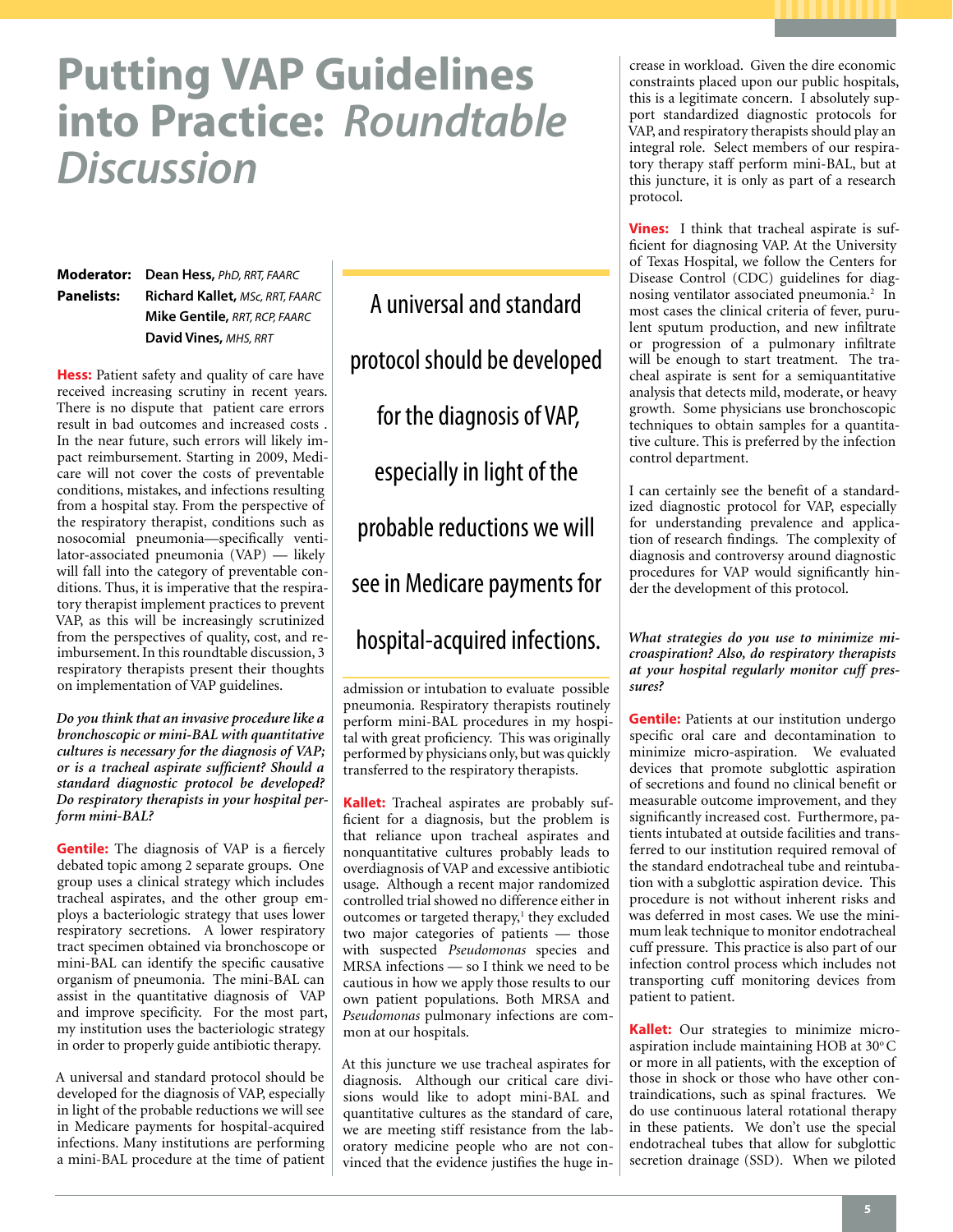these tubes, we found that the suction ports became routinely clogged. The tubes are expensive and are quite labor intensive. Although my understanding is that the design and functioning of the SSD tubes have improved, we have not re-examined them. We do not routinely monitor endotracheal tube (ETT) cuff pressures as we found the procedure often leads to inadvertent aspiration of secretions. This is because the additional tubing volume of the manometer system caused volume to leak from the cuff. We use Pressure-Easy, a spring-loaded valved system which maintains cuff pressure at  $25 \text{ cm H}_{2}$ O. This obviates the need to manually check cuff pressures, and reduces the risk of inadvertent aspiration that is inherent in the manual manometer systems.

**Vines:** At the University of Texas Hospital, we use the Institute for Healthcare Improvement's Ventilator Bundle to prevent VAP. The bundle has four components: (1) elevation of the head of the bed (HOB) by 30 and 45 degrees, (2) interruption of sedation to assess readiness for extubation, (3) prophylaxis for deep vein thrombosis, and (4) prophylaxis for peptic ulcer disease. In addition to these interventions, we also provide oral care, we monitor cuff pressures and change circuits when they malfunction or become visibly soiled. Of these strategies to prevent VAP, maintaining the HOB at 30° to 45º C and routinely monitoring cuff pressure should help minimize micro-aspiration.

The data on endotracheal and tracheostomy tubes for subglottic aspiration of secretions is not convincing enough to justify the expense. I would recommend that the institution first develop a comprehensive program to prevent VAP as recently described in an article by Murray and Goodyear-Bruch.<sup>3</sup> Then add the endotracheal tube with subglottic aspiration to determine if they reduce the occurrence of VAP in your ICU setting. If they do, great! If not, discontinue their use.

As for your question concerning the monitoring of cuff pressures, our respiratory therapist monitors cuff pressures at least every 12 hours. The cuff pressure is maintained at 20 to 25 cm  $H_2O$ .

### *Do you use inline suction catheters on a routine basis?*

**Gentile:** We have used inline suction catheters on all mechanically ventilated patients since their introduction. In addition to of our VAP prevention strategy, the use of inline suction catheters avoids the need to disconnect the patient from the mechanical ventilator, thus preserving mean airway pressure and recruited lung volume.

I do believe that not breaking the circuit on a routine basis plays a role in preventing VAP.

### *- Vines -*

**Kallet:** Yes, inline suction catheters are a standard of care at our institution. This is done primarily as part of our VAP bundle, but it has the added benefit of reducing the risk of derecruitment and arterial oxygen desaturation during suctioning in patients on high levels of PEEP and  $FiO_2$ . As we care for a patient population at extraordinarily high risk for tuberculosis, inline suction catheters provide a further benefit in reducing environmental risks to the clinicians.

**Vines:** We use inline suction catheters on a routine basis to avoid breaking the circuit. The infection control department recommends the use of inline suction catheters but it is not required. I do believe that not breaking the circuit on a routine basis plays a role in preventing VAP. Every time a healthcare provider breaks the circuit, they create an opportunity to contaminate the circuit. There is one randomized trial that reported no significant difference in VAP rate between no routine changes and daily changes of the in-line suction catheter.

### *Is elevation of the head of the bed (HOB) a useful strategy to prevent VAP? What can be done to improve compliance?*

**Gentile:** As we've discussed, elevation of the head of the bed is a fundamental part of VAP prevention and is a component of the widely accepted Institute for Healthcare Improvement's "Ventilator Bundle". Elevation of the head of the bed at 30 to 45 degrees has been associated with significant VAP reduction.

**Kallet:** I agree. Elevated HOB strategy has been shown to be a very simple and effective strategy to reduce VAP.4 It works by limiting gastric regurgitation and thereby decreasing the ease with which gastric secretions can reach the hypopharynx. There is convincing evidence that elevated HOB reduces the presence of gastric secretions in the lower respiratory tract by more than 50%.<sup>5,6</sup> It is worth emphasizing that the overwhelming source of VAP is the gastrointestinal tract.

**Vines:** Everyone is correct about the value of elevating HOB, but maintaining staff compliance is the main difficulty with this recommendation. Reminders on the nursing flow sheet and in the room may be helpful. Even a line on the wall behind the bed to indicate that the HOB is to low may serve as an additional reminder. Staff and family education on the need for the HOB to remain elevated is also beneficial in improving compliance.

### *Would an antimicrobial coating on endotracheal tubes be useful for preventing and mitigating VAP? What do you see as advantages and disadvantages of this approach?*

**Gentile:** Coating endotracheal tubes with an agent such as chlorhexidine or silver has great potential to decrease the incidence of VAP. This technology is now being evaluated in large, multicenter, randomized controlled trials. The prospective advantages include reduction in biofilm accumulation, decreased bacterial colonization in the ventilator circuit, lungs, and endotracheal tube, and ultimately a reduction in VAP. The possible disadvantage may be a significantly increased cost for endotracheal tubes.

**Kallet:** I think incorporating an antimicrobial coating into ETT or tracheal tubes would helpful in reducing the contributions of biofilm to the development of VAP. That being said, however, I really think the emphasis should be on better cuff design and perfecting the design of tubes that provide SSD by improving the suction capabilities and perhaps by facilitating instillation of chlorhexadine into the area above the cuff. The major disadvantage of the silver coating (and SSD tubes) is economic. Is it really justified using these expensive devices? For example, SSD tubes cost about 15 times as much as a standard ETT in most mechanically ventilated patients when the average duration of mechanical ventilation is often less than 4 days.<sup>7</sup> It is often difficult to predict who is going to require a prolonged course of mechanical ventilation. Also, it is not feasible to change over to a special ETT in patients who do require prolonged mechanical ventilation because the act of changing the artificial airway itself markedly increases the risk of VAP.

**Vines:** In my opinion, the use of antimicrobial coated endotracheal tubes to eliminate biofilm has not been effective in reducing VAP. In theory, the advantage of eliminating the biofilm is the prevention of organisms becoming dislodged during suctioning and contaminating the lungs. The disadvantage may be the development of antibiotic resistant organisms that may result in multiresistant microorganism VAP.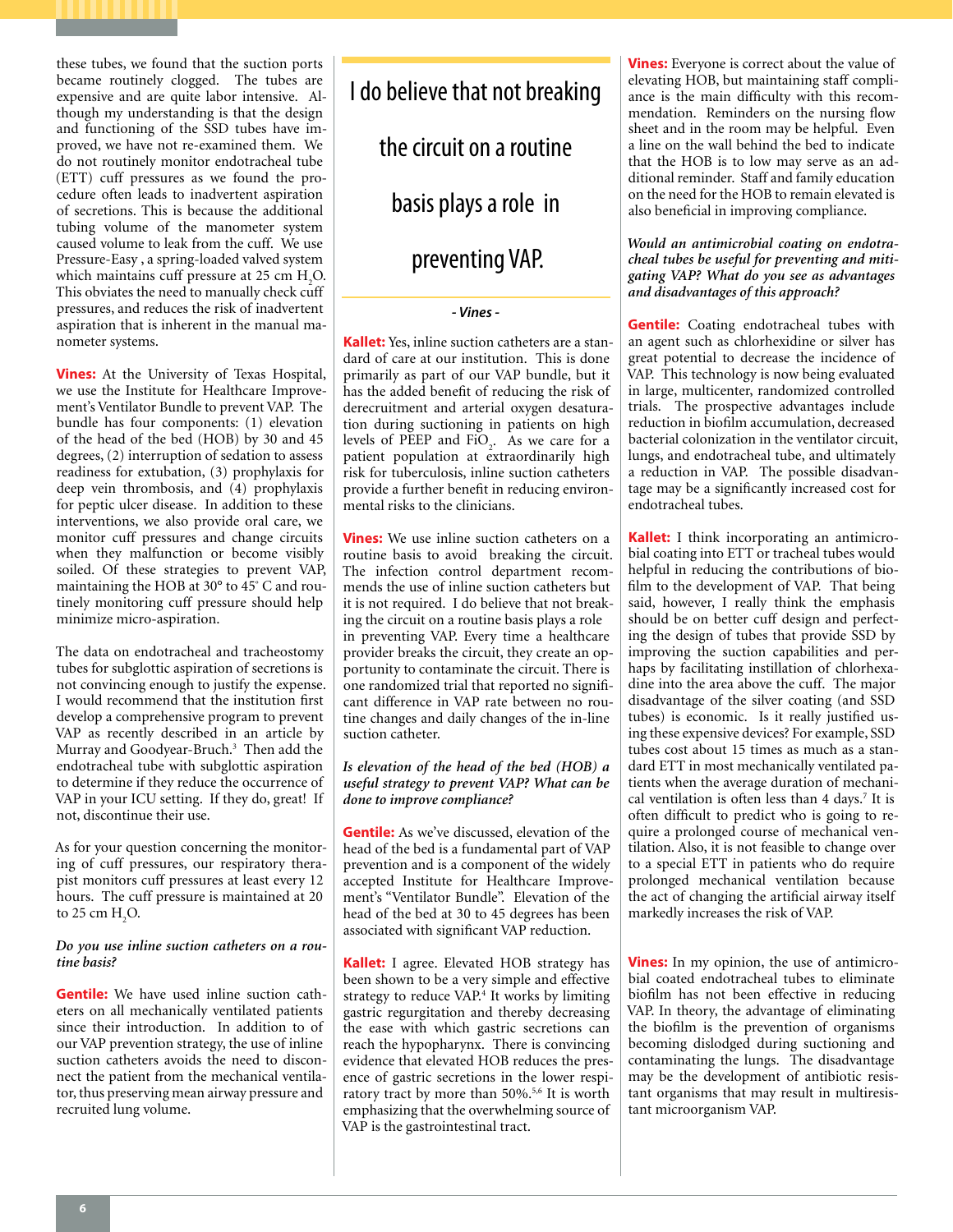# I think the single most

important thing we can do as

# clinicians

# is to ensure that we maintain

an elevated HOB position

# whenever possible.

*What is the single most important strategy that respiratory therapists can use to prevent VAP?* 

**Gentile:** Oddly enough, respiratory therapists can help prevent the risk of VAP by avoiding endotracheal intubation of a patient, if safely possible. Noninvasive positive pressure ventilation (NPPV) may be an effective alterative to endotracheal intubation and is growing in acceptance and popularity. If a patient requires intubation, then weaning, daily assessment of readiness to extubate, and mechanical ventilator discontinuation should occur as soon as it is medically safe for the patient to be without an artificial airway. Also imperative for the prevention of VAP is infection control practices and universal precautions.

**Kallet:** I think the single most important thing we can do as clinicians is to ensure that we maintain an elevated HOB position whenever possible. Although I think there are other techniques that may be helpful in preventing VAP, at this juncture, the clinical evidence is fairly ambiguous. In contrast, the evidence from studies of patient positioning are the most persuasive and unambiguous.

**Vines:** VAP is a complex disease and requires a holistic team approach to prevent its occurrence. It is important for everyone to participate in maintaining the elevated HOB and good hand washing procedures. Respiratory therapists also need to avoid breaking the circuit for routine infection control changes. The therapist should prevent the accumulation of water and secretions in the circuit from draining back down the endotracheal tube. Maintaining cuff pressure between 20 and 25 cm  $H_2O$  and good humidity and bronchial hygiene are other factors the therapist should pay special attention to. Daily assessment of the patient's readiness for the discontinuation of mechanical ventilation can help avoid the development of VAP. Respiratory therapists should pay attention to the little details; they can make a big difference.

### **Summary**

In this discussion, Richard Kallet, Mike Gentile, and David Vines have provided important and useful insights related to the prevention and diagnosis of VAP. Their responses to these important questions are a model for all respiratory therapists as we develop strategies in our own hospitals to prevent VAP. As respiratory therapists, we will be increasingly held accountable for patient safety within our sphere of clinical responsibly including prevention of VAP. I think Rich, Mike, and David did a very nice job addressing the questions that we posed to them.

- 1. Canadian Critical Care Trials Group. A randomized trial of diagnostic techniques for ventilator associated pneumonia. N Engl J Med. 2006; 355:2619-2630.
- 2. Centers for Disease Control and Prevention. "Guidelines for preventing health-care-associated pneumonia, 2003: Recommendations of CDC and the Healthcare Infection Control Practices Advisory Committee (HICPAC)." 2004. available at: http://www.cdc.gov/ mmwr/preview/mmwrhtml/rr5303a1.htm. Accessed: October 5, 2007.
- 3. Murray T, Goodyear-Bruch C. Ventilator-associated Pneumonia Improvement Program. AACN Advanced Critical Care 2007;18:190-199.
- 4. Drakulovic MB, Torres A, Bauer TT, Nicolas JM, Nogue S, Ferrer M. Supine body position as a risk factor for nosocomial pneumonia in mechanically ventilated patients: A randomised trial. Lancet. 1999;354:1851-1858.
- 5. Ibanez J, Penafiel A, Raurich JM, et al. Gastroesophageal reflux in intubated patients receiving enteric nutrition: effect of supine and semirecumbent positions. J Parenter Enteral Nutr. 1992;16:419-422.
- 6. Torres A, Serra-Batlles J, Ros E, et al. Pulmonary aspiration of gastric contents in patients receiving mechanical ventilation: the effects of body position. Ann Intern Med. 1992;116:540-543.
- 7. Diaz E, Rodriguez AH, Rello J. Ventilator-associated pneumonia: issues related to the artifical airway. Respir Care 2005; 50(7):900-906.

**Michael A. Gentile** is a Registered Respiratory Therapist and Research Associate in the Divisions of Pulmonary Medicine and Pediatric Critical Care, Duke University Medical Center, Durham. He serves on the American Association for Respiratory Care's Clinical Practice Guidelines Steering Committee and Program Steering Committee and is Program Co-director of Optimizing Mechanical Ventilation for Infant and Children. Michael is the author or coauthor of over 50 publications and abstracts in the area of respiratory care. He lives in Durham, North Carolina.

**Dean Hess**, PhD RRT, is Assistant Director of Respiratory Care, Massachusetts General Hospital, and Associate Professor of Anesthesia, Harvard Medical School, Boston, MA. He has over 30 years of experience in respiratory care, which includes clinical, research, teaching, and administrative responsibilities. He is an Associate Editor of Respiratory Care journal and serves on the Editorial Boards of the Journal of Aerosol Medicine, International Anesthesiology Clinics, and Critical Care Alert. His research interests include aerosol delivery techniques, adult mechanical ventilation, and critical care monitoring. He is a Fellow of the American Association for Respiratory Care and the American College of Chest Physicians. He has published nearly 200 papers and 7 books.

**Richard Kallet**, MS, RRT, FAARC, is Clinical Projects Manager at the University of California at San Francisco's Cardiovascular Research Institute and Supervisor of Research and Education at its Department of Anesthesia, Respiratory Care Services. Chairman, Respiratory Care Section, of the Society of Critical Care Medicine, he has been a registered respiratory therapist since 1980. He is also a certified respiratory care practitioner.

A fellow of the American Association for Respiratory Care, he received the Dr. Allen DeVilbiss Technology Paper Award presented by the American Respiratory Care Foundation. He was also a research citations finalist at the 2005 Critical Care Congress of the Society of Critical Care Medicine. He is the author or co-author of over 80 studies and papers published in journals such as Critical Care Medicine Journal, American Journal of Respiratory and Critical Care Medicine, and Respiratory Care Journal where he is a member of the editorial board.

**David L. Vines** is a Registered Respiratory Therapist and program director at the University of Texas Health Science Center at San Antonio, Department of Respiratory Care, San Antonio, Texas. His main research interests in the area of mechanical ventilation are the theory and application of modes of ventilation, positive end expiratory pressure (PEEP), and ventilator graphics. He has taught many courses at the undergraduate level and developed curricula in management, advanced airway support, pediatric and neonatal respiratory care, and basic respiratory care equipment. David is the author of over 30 articles, abstracts, book chapters, and reviews, and has been invited to speak on respiratory care topics at facilities in Texas and across the country. He lives in San Antonio, Texas.

*Clinical Foundations* is a serial education program distributed free-of-charge to health professionals. *Clinical Foundations* is published by Saxe Healthcare Communications and is funded through an education grant from Teleflex Medical Incorporated. The goal of *Clinical Foundations: A Patient-Focused Education Program for Respiratory Care Professionals* is to present clinically- and evidence-based practices to assist the clinician in making an informed decision on what is best for his/her patient. The opinions expressed in *Clinical Foundations* are those of the authors only. Neither Saxe Healthcare Communications nor Teleflex Incorporated make any warranty or representations about the accuracy or reliability of those opinions or their applicability to a particular clinical situation. Review of these materials is not a substitute for a practitioner's independent research and medical opinion. Saxe Healthcare Communications and Teleflex Incorporated disclaim any responsibility or liability for such material. They shall not be liable for any direct, special, indirect, incidental, or consequential damages of any kind arising from the use of this publication or the materials contained therein.

Please direct your correspondence to:

**Saxe Healthcare Communications P.O. Box 1282 Burlington, VT 05402 info@saxecommunications.com Fax: 802.872.7558 © Saxe Communications 2008**